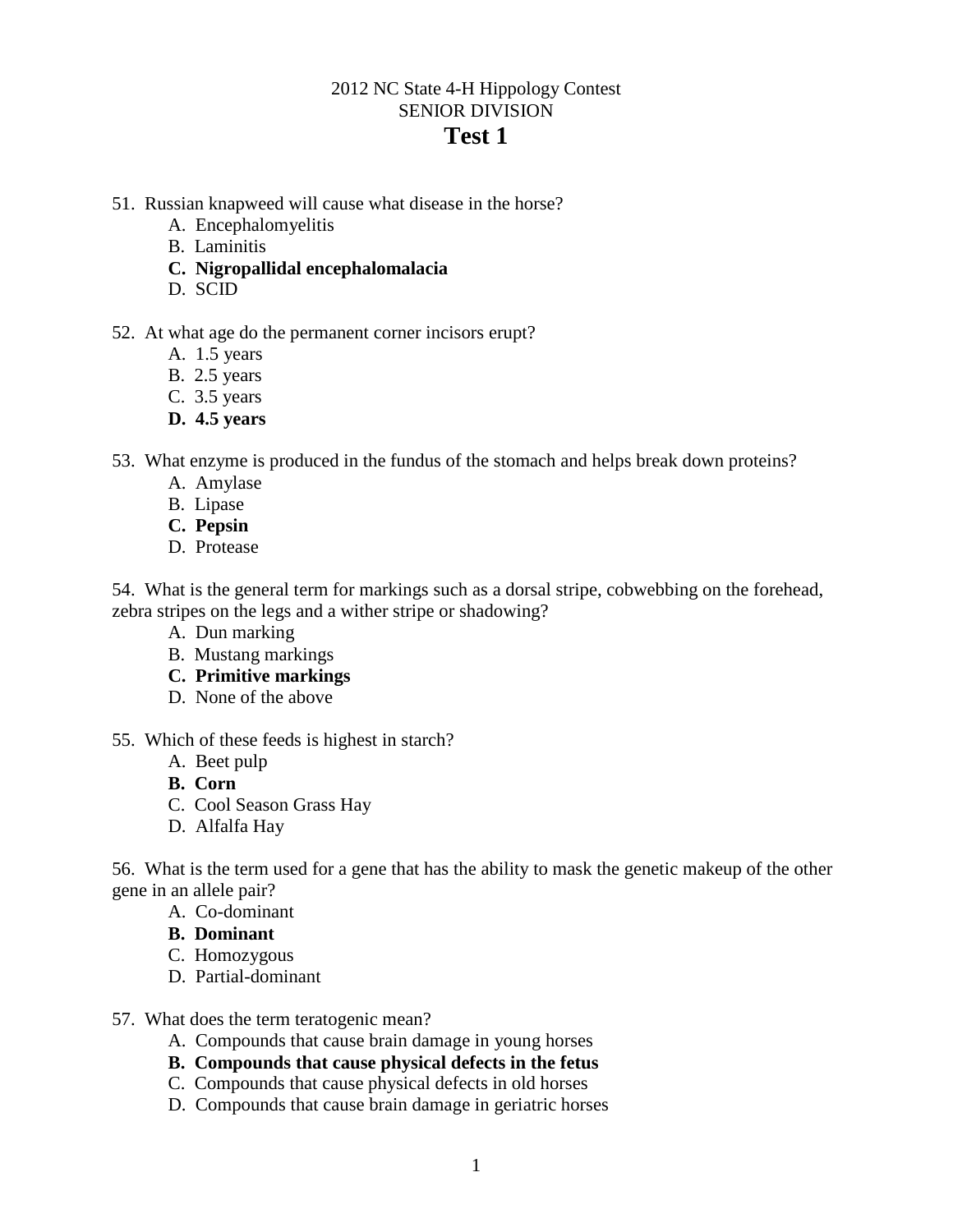58. In equine nutrition, what are NDF and ADF a measure of?

- A. Fat
- B. Protein
- **C. Fiber**
- D. Minerals
- 59. What is bradycardia?
	- A. Abnormally fast heart rate
	- **B. Abnormally slow heart rate**
	- C. Cardiac insufficiency
	- D. Enlarged heart

### 60. What is the definitive host for the protozoa *Sarcocystis neurona*?

- A. Bat
- **B. Opossum**
- C. Raccoon
- D. Skunk

61. The inflammation of the bursa located between the thoracic vertebrae and the nuchal ligament of the neck is called?

- A. Brucellosis
- **B. Fistulous withers**
- C. Thoracitis
- D. Scoliosis
- 62. Leydig cells are responsible for the production of what two hormones?
	- A. Aldosterone and Estrogen
	- B. Estrogen and Progesterone
	- **C. Testosterone and Estrogen**
	- D. Testosterone and Aldosterone

63. The brachial plexus is the origin for nerves in what area of the body?

- A. Abdomen
- B. Facial nerves
- **C. Forelegs**
- D. Hindlegs

64. In breeding contracts, what does the statement "live foal" describe?

- A. A foal that is alive
- **B. A foal that stands and nurses**
- C. A foal that was born alive
- D. A foal that was born alive and died short thereafter

65. What is considered the **most** important factor when evaluating the quality of a forage at the time of harvest?

- A. Quantity of weeds present
- B. Rainfall during growth
- **C. Stage of maturity**
- D. Type of forage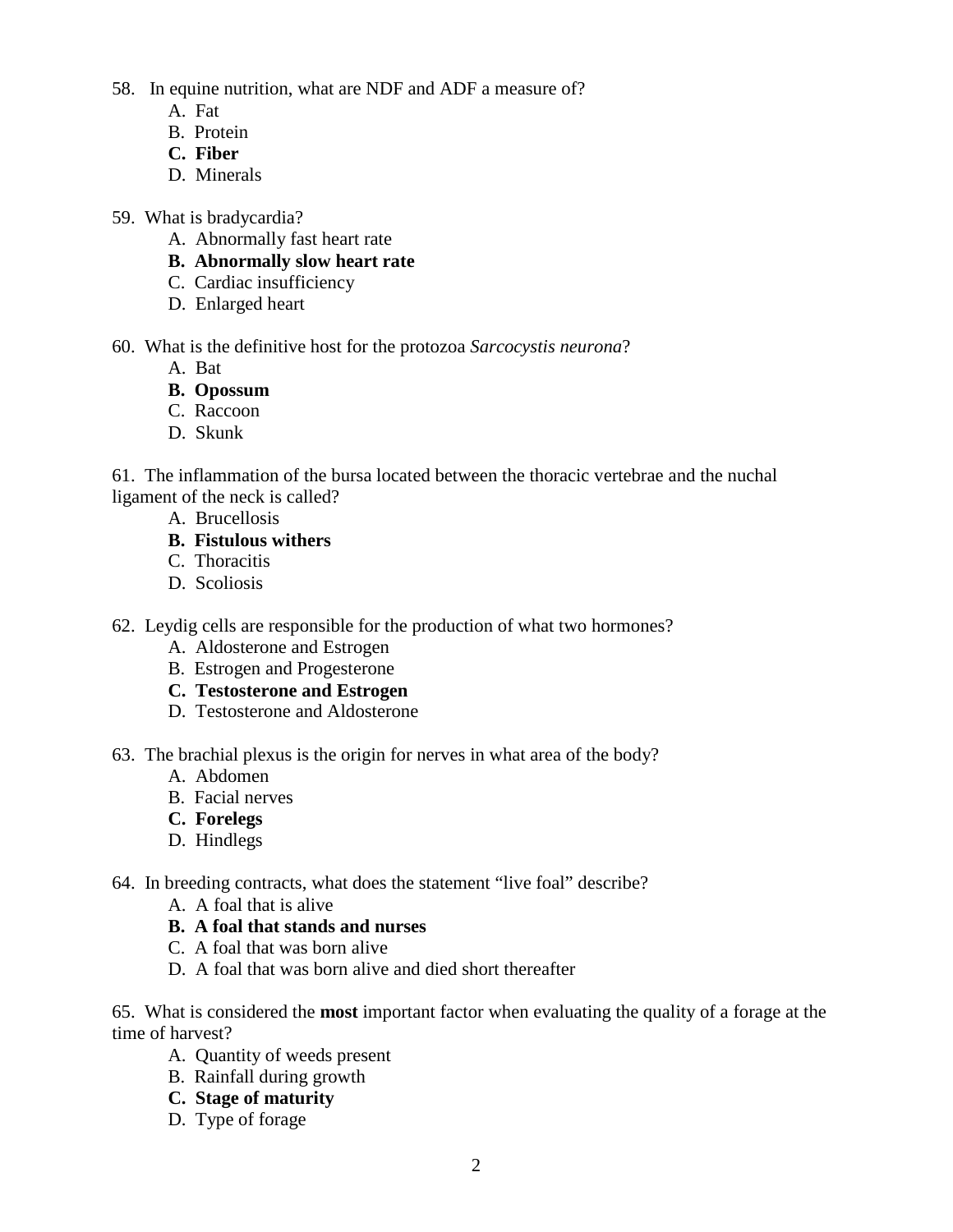66. What is the **primary** vector for the equine disease caused by the bacteria *Borrelia burgdorferi*?

- A. Horse flies
- B. Lice
- C. Mosquitoes
- **D. Ticks**

67. The proximal and distal sesamoid bones serve as pulleys to change the direction of which specific tendon?

- A. Common digital extensor
- **B. Deep digital flexor**
- C. Lateral digital extension
- D. Superficial digital flexos
- 68. What is the common term for aerophagia?
	- A. Heaves
	- B. Roaring
	- **C. Windsucking**
	- D. None of the above

## 69. What is another name for urticaria?

- A. Alopecia
- B. Atopia
- C. Heaves
- **D. Hives**
- 70. Which one of these is a fat-soluble vitamin?
	- A. Vitamin C
	- **B. Vitamin D**
	- C.Riboflavin
	- D.Biotin
- 71. Which of these plants is toxic to horses?
	- A. Bahia grass
	- **B. Johnson grass**
	- C. Ladino clover
	- D. None of the above
- 72. Which of these nutrients is the best source of energy?

## **A. Carbohydrates**

- B. Protein
- C. Vitamins
- D. Water
- 73. The vertebrae would be examples of what classification of bones?
	- A. Flat bones
	- **B. Irregular bones**
	- C. Long Bones
	- D. Short bones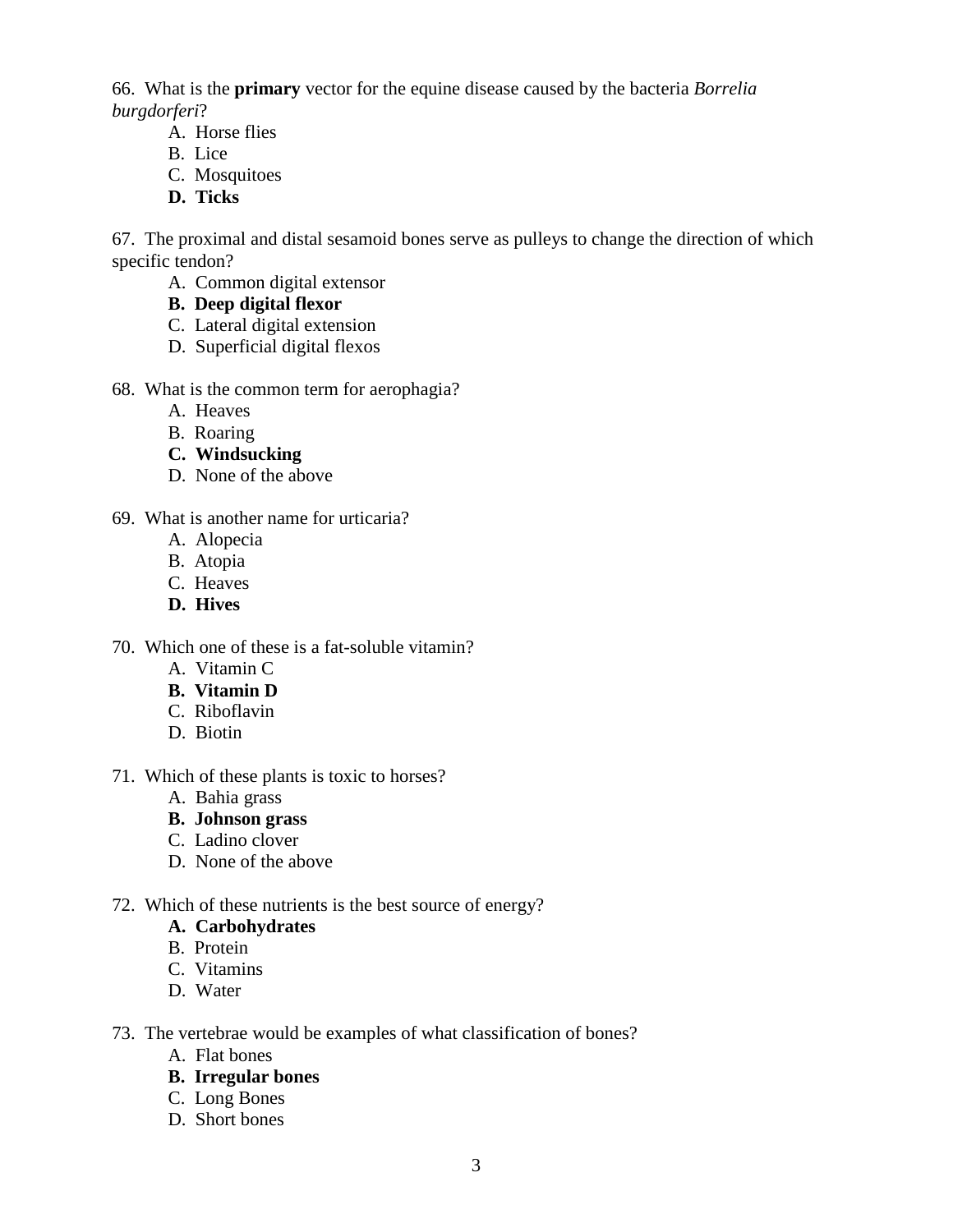74. Where is the primary site of fiber digestion in horses?

- A. Stomach
- B. Small Intestine
- C. Pancreas
- **D. Large Intestine**

75. Which of these is NOT a Volatile Fatty Acid (VFA)?

- **A. Urea**
- B. Acetate
- C. Propionate
- D. Butyrate

76. What breed of horse is primarily affected by the genetic lethal Combined Immunodeficiency Disease?

## **A. Arabian**

- B. Belgian
- C. Lusitano
- D. Paint horse

77. How many incisors does the adult horse have in the upper jaw?

- A. 3
- B. 4
- C. 5
- **D. 6**

78. What is the common term for laryngeal hemiplegia?

- A. Bronchitis
- **B. Roaring**
- C. Windsucking
- D. Heaves
- 79. At what age do the  $1<sup>st</sup>$  premolars erupt?
	- A. 1 month
	- **B. 6 months**
	- C. 1 years
	- D. 3 years

80. Larking refers to unnecessarily jumping fences when participating in what equine activity?

- **A. Foxhunting**
- B. Hunter hack
- C. Hunter show
- D. Show jumping
- 81. The parotid gland is located where?

### **A. Below the ear**

- B. Between the jaws
- C. Underneath the tongue
- D. None of the above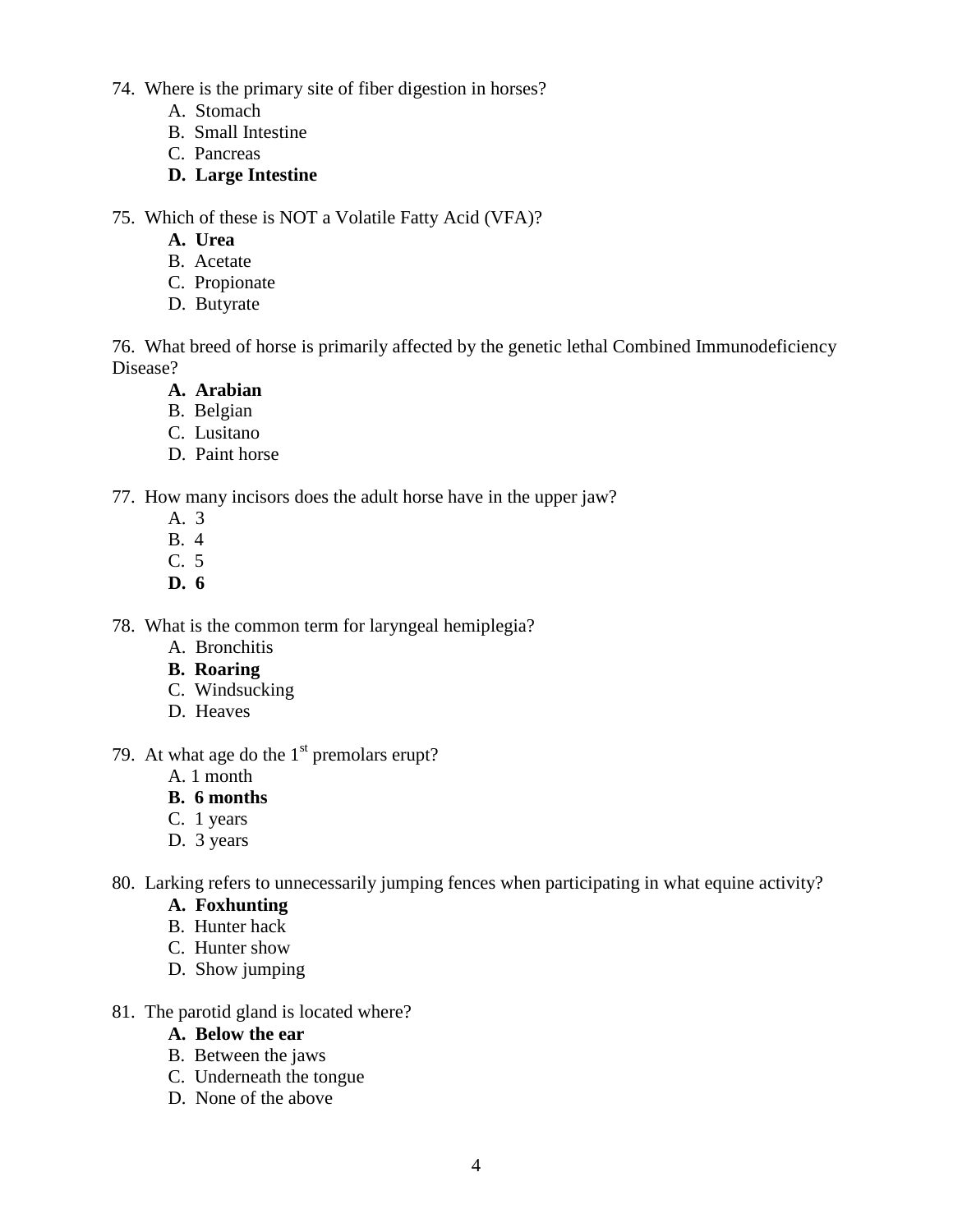82. How many teeth does a female horse have?

- A. 20 to 22
- B. 30 or 32
- **C. 36 or 38**
- D. 40 or 42

83. The endocrine system uses \_\_\_\_\_\_\_\_\_\_to effect target tissues.

- **A. Hormones**
- B. Blood
- C. Plasma
- D. Enzymes

84. What muscle is used by the horse for shaking off flies?

- **A. Panniculus**
- B. Paduncilis
- C. Pectineus
- D. None of the above

### 85. Which gland controls the pituitary?

- A. Pineal
- B. Thyroid
- C. Parathyroid
- **D. Hypothalamus**

86. What sex-linked disease results in a deficiency of clotting factor VIII (clotting factor 8)?

- **A. Hemophilia**
- B. SCID
- C. Lethal white
- D. None of the above

#### 87. What is the target tissue of vasopressin?

- A. Thyroid Gland
- **B. Blood Vessels**
- C. Ovary
- D. Bone
- 88. What mineral is necessary for proper function of the thyroid gland?
	- **A. Iodine**
	- B. Iron
	- C. Nitrogen
	- D. Thiamine

89. Which hormone activates the "fight or flight mechanism?"

### **A. Epinephrine**

- B. Melatonin
- C. Vasopressin
- D. None of the above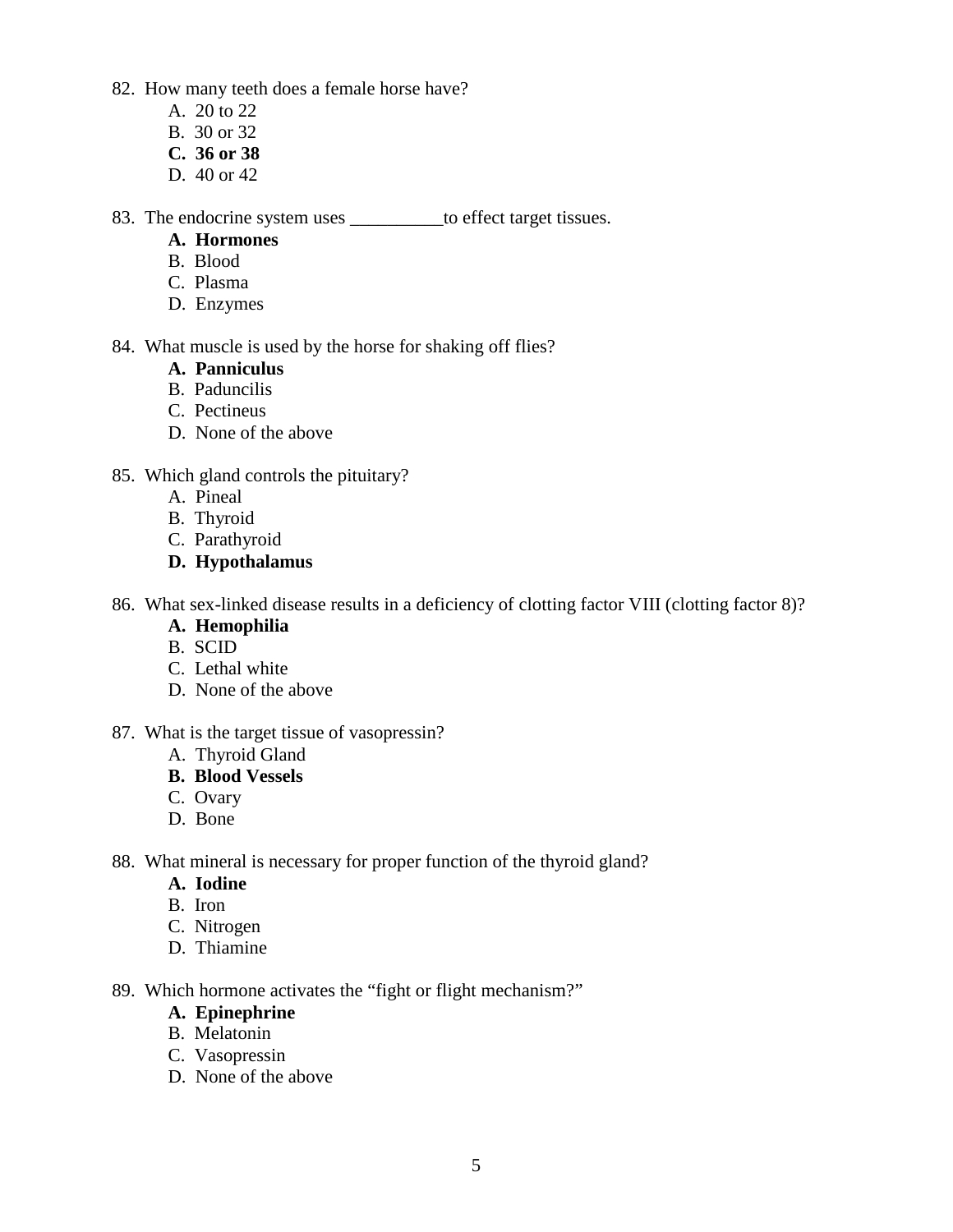90. The adrenal cortex is located near the \_\_\_\_\_\_\_\_\_\_\_.

- A. Heart
- B. Brain
- **C. Kidneys**
- D. Testes
- 91. Which is NOT a major endocrine organ?
	- A. Pancreas
	- B. Testes
	- C. Ovary
	- **D. None of the above**
- 92. Movement of air into and out of the lungs is called?
	- A. Circulation
	- **B. Respiration**
	- C. Aspiration
	- D. None of the above
- 93. What is the normal breathing rate for horses at rest?
	- A. 2 to 6 times per minute
	- **B. 8 to 16 times per minute**
	- C. 20 to 30 times per minute
	- D. 40 to 60 times per minute
- 94. What prevents food from entering the larynx?
	- A. Hard palate
	- B. Dorsal meatus
	- C. Trachea
	- **D. Epiglottis**
- 95. What is another name for red blood cells?
	- A. Albumin
	- **B. Erythrocytes**
	- C. Monocytes
	- D. Thrombocytes
- 96. The amount of air inspired and expired during each breathing cycle is known as?
	- **A. Tidal Volume**
	- B. Vital Capacity
	- C. Residual Volume
	- D. Lung Capacity
- 97. What is the approximate blood volume of a horse?
	- A. 2 to 4% of body weight
	- B. 6 to 8% of body weight
	- **C. 12 to 14% of body weight**
	- D. 30 to 32% of body weight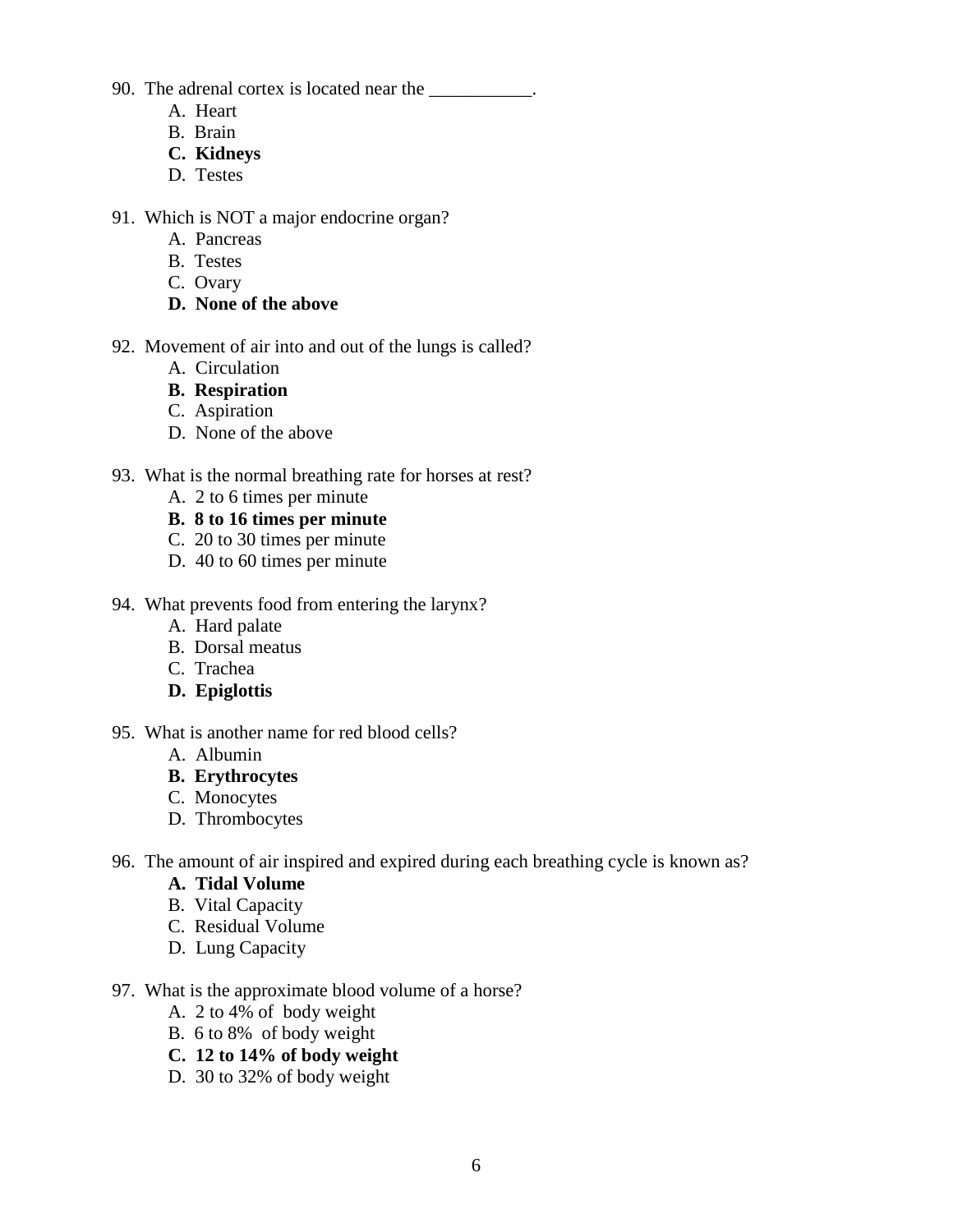98. What is the gait described as the fast, four beat lateral gait characteristic of Tennessee Walking Horses?

- A. Rack
- B. Slow Gait
- **C. Running Walk**
- D. Stepping Pace
- 99. What is the *minimum* recommended stocking rate for horses on pasture?
	- A. 0.5 acre per horse
	- B. 1 acre per horse
	- **C. 2 acres per horse**
	- D. 4 acres per horse
- 100. What type of wood shavings are NOT recommended for horses?
	- **A. Black Walnut**
	- B. Wild Cherry
	- C. Red Maple
	- D. Black Locust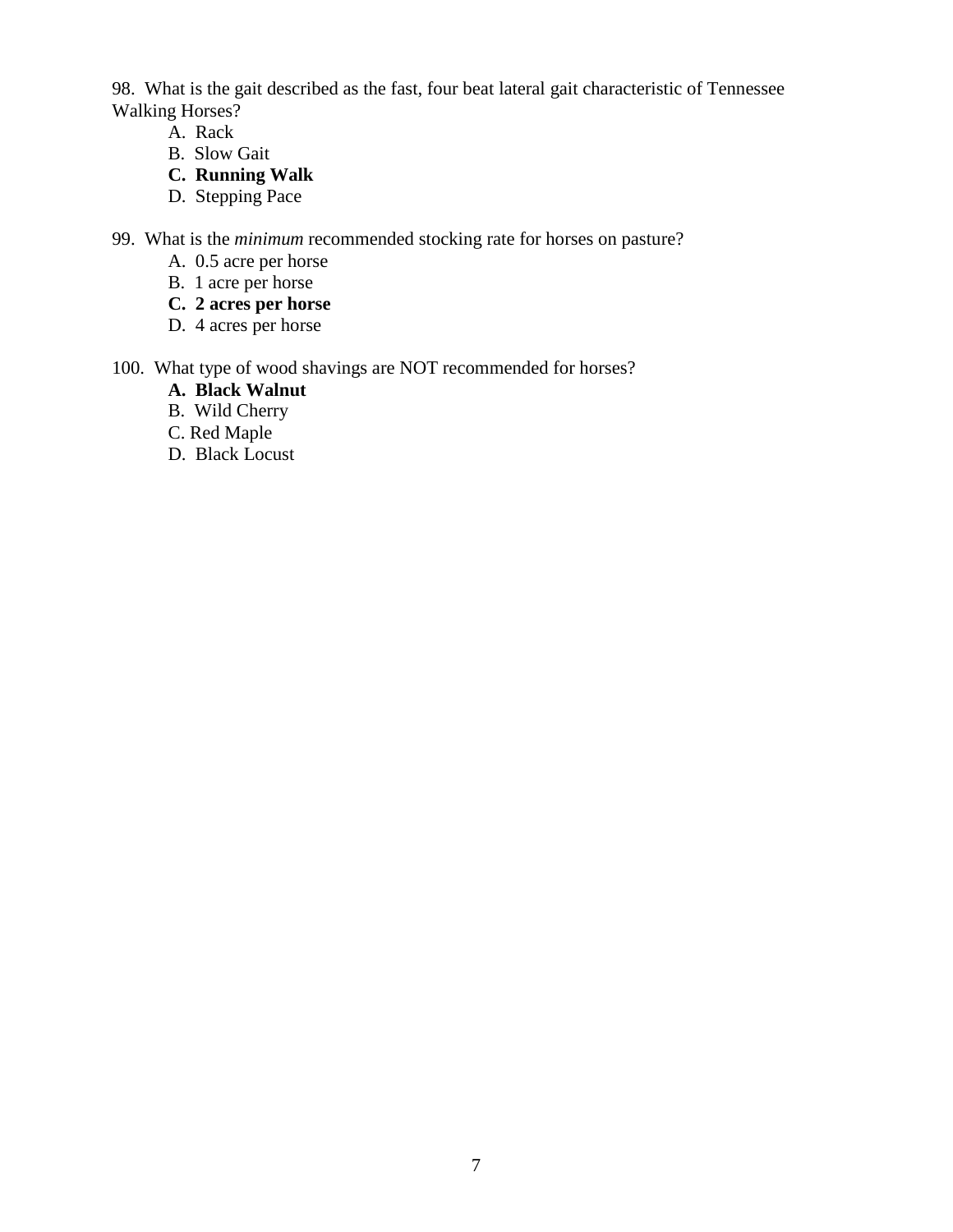# 2012 NC State 4-H Hippology Contest SENIOR DIVISION

## **Test 2**

- 101. What is the average amount of manure produced by a horse per day?
	- A. 5 to 10 lbs
	- B. 10 to 15 lbs
	- C. 20 to 30 lbs
	- **D. 40 to 50 lbs**
- 102. What is the average seeding rate of cool season grasses?
	- A. 1 to 2 lbs per acre
	- **B. 6 to 8 lbs per acre**
	- C. 20 to 22 lbs per acre
	- D. 48 to 50 lbs per acre
- 103. What is the minimum height for perimeter fencing for horses (not including stallions)?
	- A. 3 ft
	- B. 4 ft
	- **C. 5ft**
	- D. 6 ft
- 104. What is the most common width of boards used in constructing fences for horses?
	- A. 3 to 4 inches
	- **B. 6 to 8 inches**
	- C. 9 to 11 inches
	- D. 12 to 14 inches
- 105. How many strands of high tensile wire are recommended for horse fencing?
	- A. 2 to 3
	- B. 5 to 6
	- **C. 10 to 12**
	- D. 18 to 20
- 106. What is the *minimum* amount of space needed per horse for a run in shed?
	- A. 25 ft
	- B. 50 ft
	- **C. 75 ft**
	- D. 125 ft
- 107. In training horses, what type of stimulus is learned by practice?
	- **A. Conditioned**
	- B. Unconditioned
	- C. Natural
	- D. Responsive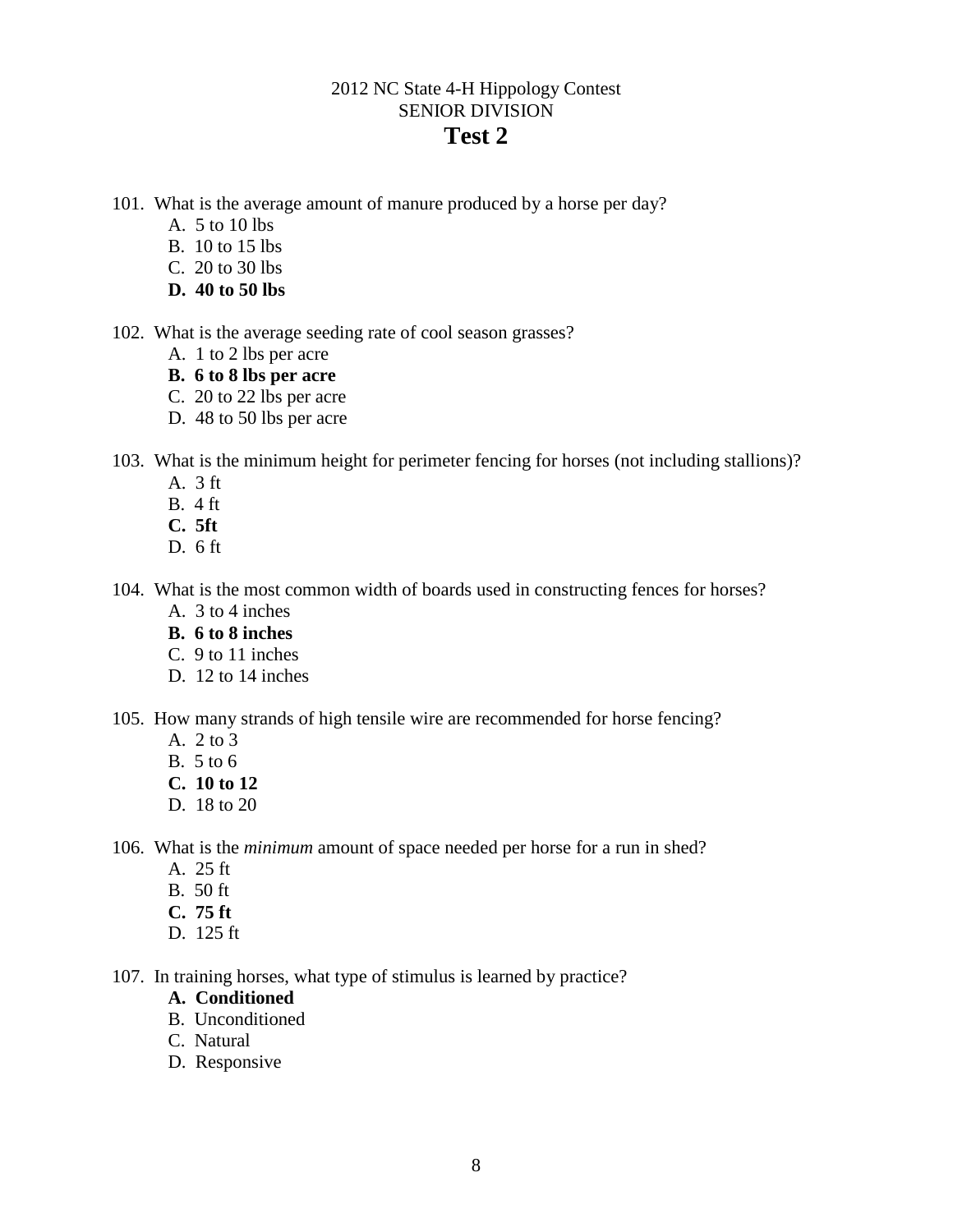108. Which of these is NOT a type of negative reinforcement?

- A. Punishment
- B. Escape
- **C. Reward**
- D. Avoidance

109. What type of behavior includes the giving of care and attention between mare and foal?

- A. Sexual
- **B. Epimeletic**
- C. Et-Epimeletic
- D. Allelomimetic

110. What is the term for the social or sexual response of a horse curling the upper lip with the head elevated in response to a smell?

- A. Fleshman Response
- **B. Flehmen Response**
- C. Peripheral Response
- D. Leydig Response
- 111. What is the most important characteristic in judging conformation?
	- A. Quality
	- **B. Balance**
	- C. Height
	- D. Muscling

112. Which of these is a conformation fault of the front legs?

- **A. Camped Under**
- B. Post legged
- C. Bowed tendon
- D. Bone Spavin

113. Which of these is NOT a conformation fault of the hind legs?

- A. Post legged
- B. Sickle-hocked
- C. Cow hocked
- **D. None of the above**

114. What undesirable movement is the result of a horse that is toed-out?

- **A. Winging**
- B. Paddling
- C. Surfing
- D. Forging

115. What is the term for cannon bones that are not centered in the knee, or offset, when viewed from the front?

- A. Calf-kneed
- B. Bandy legged
- C. Buck-kneed
- **D. Bench-kneed**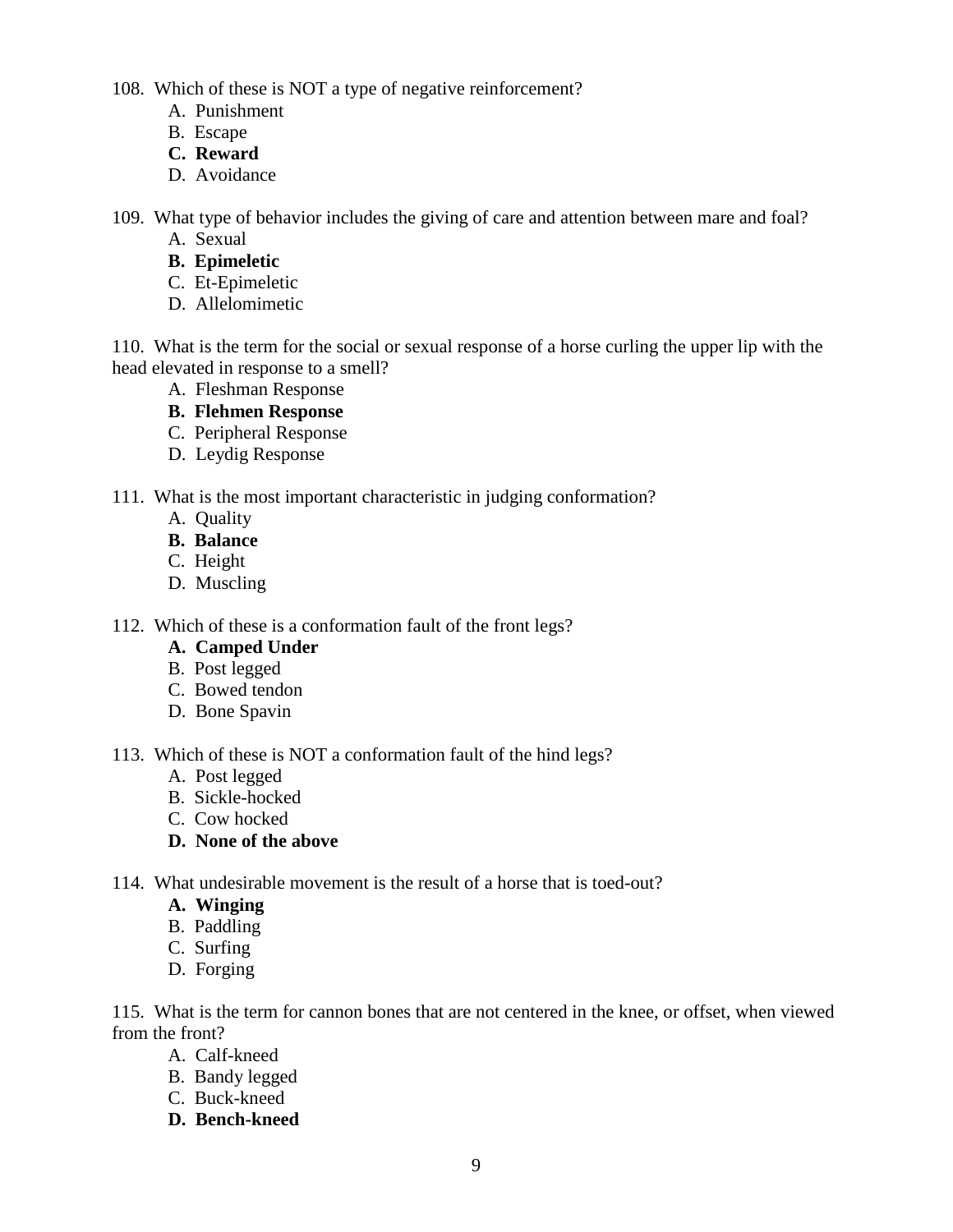116. The calcification or bony growth that occurs on the inside of the cannon bone is commonly referred to as what?

- A. Spavin
- **B. Splint**
- C. Thoroughpin
- D. Curb

117. Which of these is NOT an Appaloosa coat pattern?

- A. Blanket
- B. Leopard
- C. Few-spot
- **D. Overo**

118. What is the term for a light blue iris resulting from lack of brown pigment?

- **A. Wall-eye**
- B. Mottled-eye
- C. Blind-eye
- D. White-eye

### 119. What are the dark spots on a white coronet band called?

- A. Mottling
- **B. Distal spots**
- C. Caudal spots
- D. None of the above
- 120. A red roan occurs with what color base coat?
	- A. Black
	- **B. Bay**
	- C. Chestnut
	- D. Sorrel

#### 121. Which is NOT a type of overo coat pattern?

#### **A. Medicine Hat**

- B. Frame
- C. Sabino
- C. Splashed white

122. The plane separates the horse into equal left and right parts.

- A. transverse
- B. sagittal
- **C. median**
- D. dorsal
- 123. What is the abbreviation PHBA stand for?
	- A. Paint Horse Breeders of America
	- **B. Palomino Horse Breeders of America**
	- C. Pinto Horse Breeders Association
	- D. Peruvian Horse Breeders Association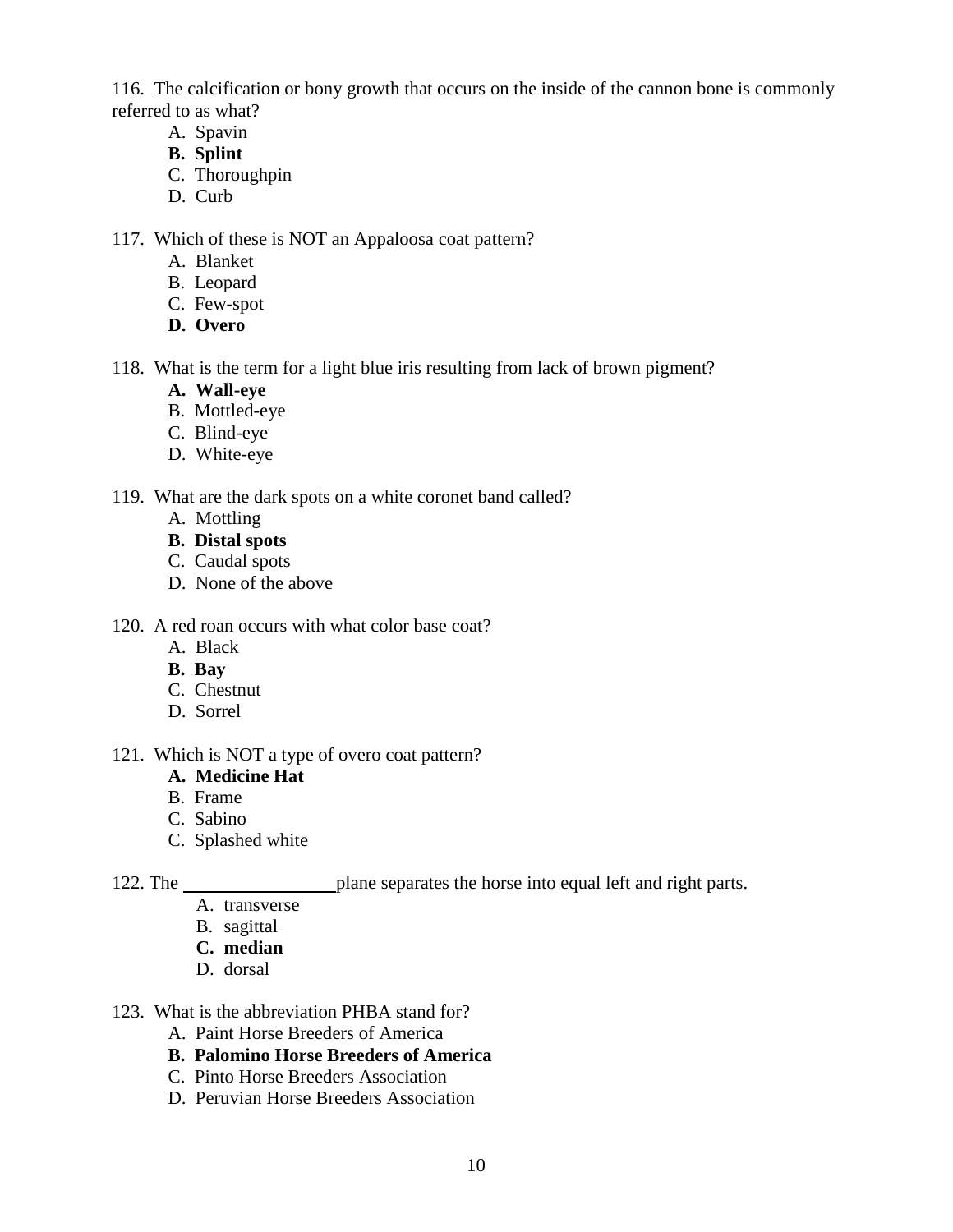124. In modern cutting competitions, how long does the rider have to demonstrate their ability to cut the cattle from the herd?

- A. 60 seconds
- B. 1 minute and 30 seconds
- **C. 2 minutes and 30 seconds**
- D. 5 minutes and 30 seconds

125. In reining competition, each horse automatically begins with a score of \_\_\_\_?

- A. 0
- B. 60
- **C. 70**
- D. 100
- 126. Which if the following would result in elimination from an equitation over fences class?
	- A. 2 faults
	- B. 4 faults
	- C. Second refusal
	- **D. Third refusal**

127. Which of the following does **not** describe an animal in the order perissodactyla:

- A. odd toed
- B. non-ruminating
- C. hoofed
- D. **even toed**

128. A horse trailer should be at least \_\_\_\_\_ inches higher than the horse's head at resting position.

- A. 2
- B. 4
- C. 6
- **D. 10**

129. What type of bit has a soft, apple flavored rubber mouthpiece?

- A. Sweet Mouth
- **B. Happy Mouth**
- C. German Mouth
- D. Apple Mouth

130. What type of equipment consists of a bosal noseband attached to the headstall and is sometimes used for training young horses?

- **A. Jaquima**
- B. Hackamore Bit
- C. Western Curb
- D. None of the above

### 131. Which discipline would NOT use a Weymouth bridle?

- A. Saddle Seat
- B. Dressage
- C. Hunters
- **D. Reining**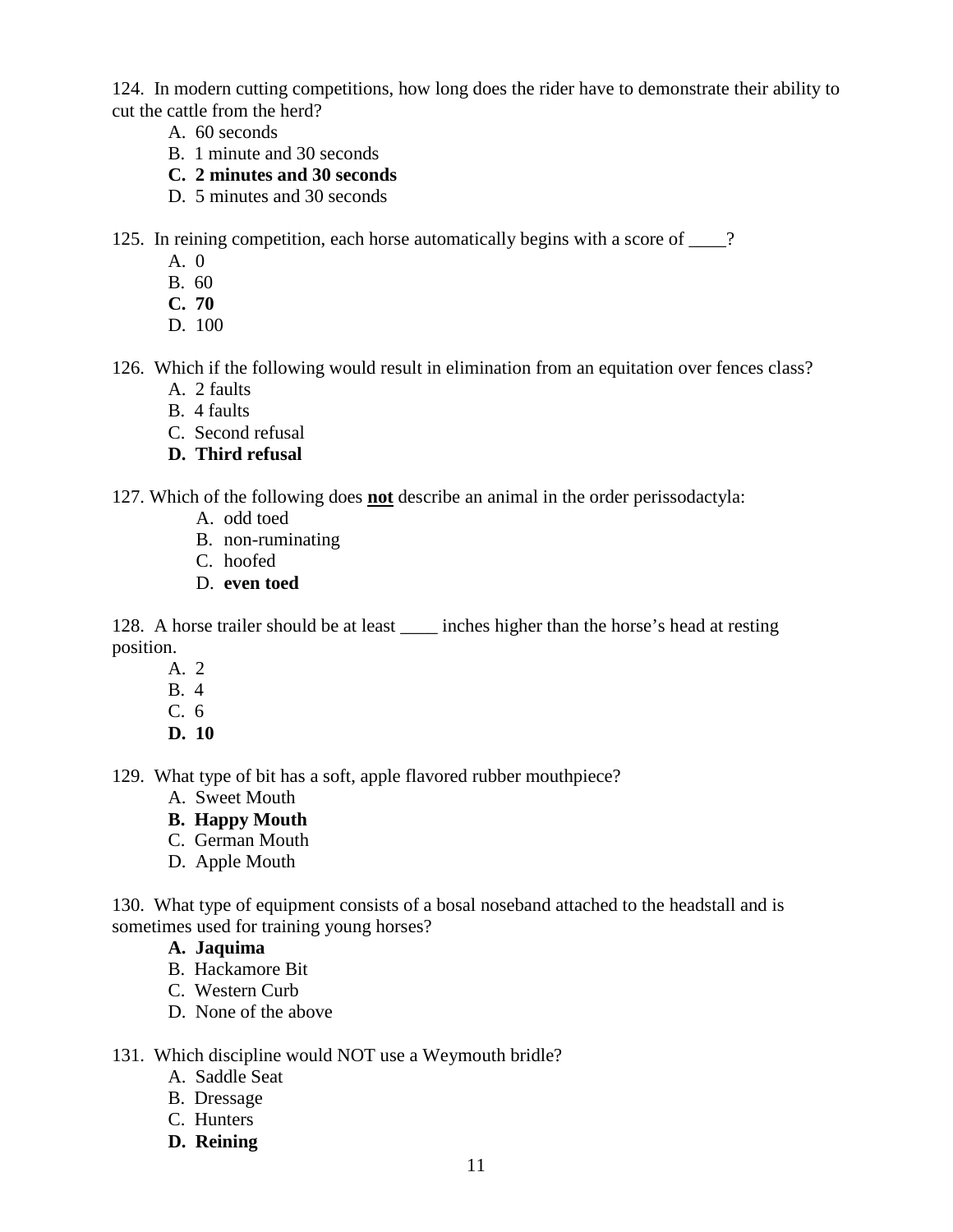- 132. What type of competition consists of races from 50 to 100 miles?
	- A. Marathon
	- **B. Endurance**
	- C. Cross Country
	- D. Combined Training

133. What is another term for western reins that are closed and connected with a flexible quirt sometimes called a "romal"?

- **A. California reins**
- B. Texas reins
- C. Vaquero reins
- D. Oklahoma reins
- 134. What is the purpose of adding shanks to a mouthpiece?
	- A. Direct pressure
	- **B. Leverage**
	- C. To prevent fidgeting
	- D. Evasion
- 135. What is the maximum height of ponies?
	- A. 12.2 hands
	- B. 13.2 hands
	- **C. 14.2 hands**
	- D. 15.2 hands

136. A wooden device that placed around the neck to prevent horses from reaching their bandages is called a  $\qquad$  ?

- **A. Neck Cradle**
- B. Neck Gaurd
- C. Neck Strap
- D. Neck Cone
- 137. When harvesting wet hay, what preservative can be applied to inhibit fermentation?
	- A. Buteric acid
	- **B. Proprionic acid**
	- C. Acetic acid
	- D. Ascorbic acid

### 138. Symptoms of Wobbler's Syndrome includes:

- A. Uncoordinated gait
- B. Wide based stance
- C. Spasticity

## **D. All of the above**

- 139. Which muscles reduce the protrusion of the anus during defection?
	- A. Dorsal sacrocaudal muscles
	- B. Anal sphincter muscles
	- C. Coccygeus muscles
	- **D. Anal levator muscles**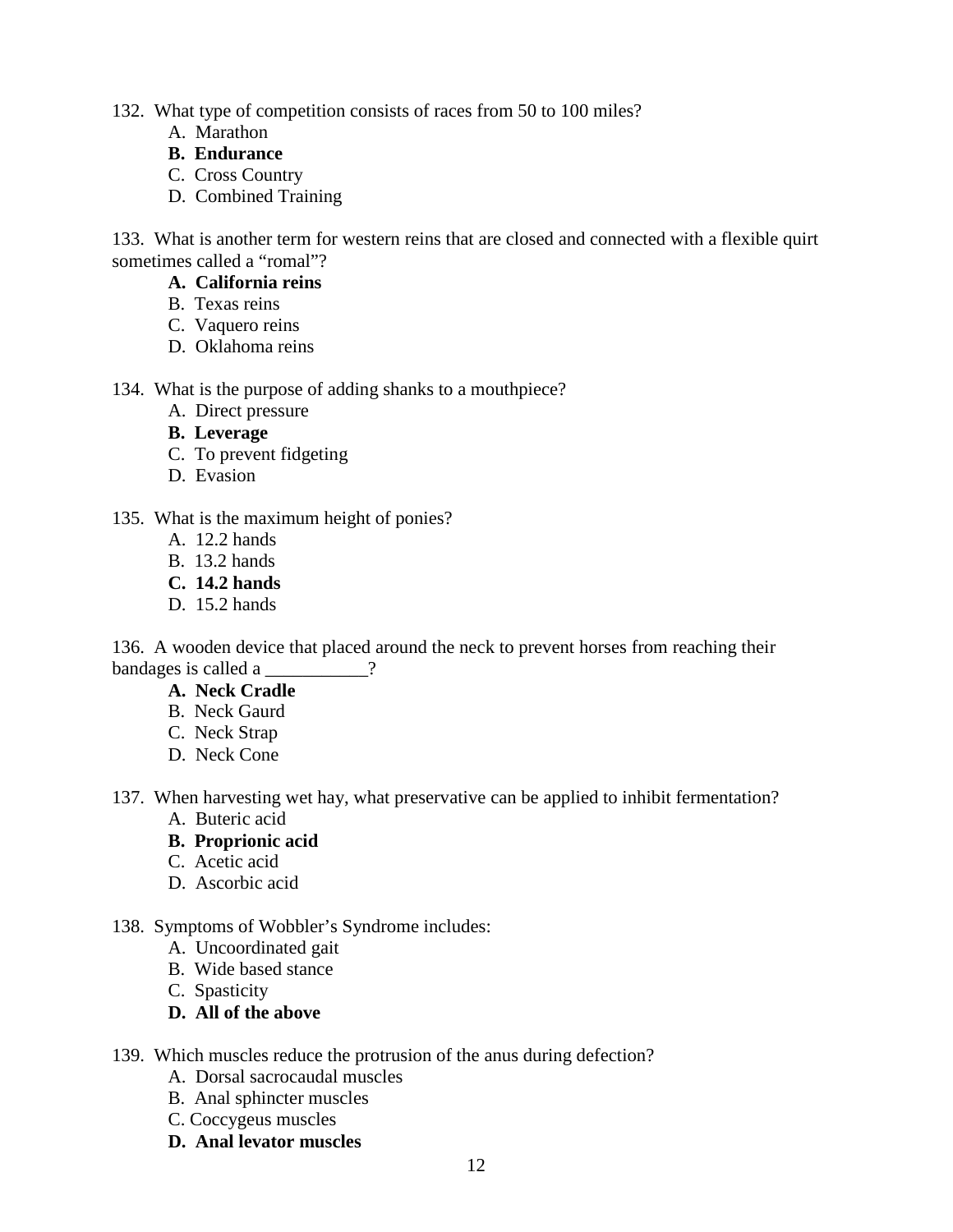140. Major contributors to developmental orthopedic disease in growing horses include?

### **A. Rapid growth, trauma to growth plate, poor nutrition**

- B. Rapid growth, poor nutrition, bone cysts
- C. Genetic predisposition, shoes, exercise
- D. Protein imbalance, exercise, trauma to growth plates

141. Which of the following amounts are important when preparing a mare's milk substitute for an orphan foal?

- A. Low milk fat
- B. High lactose
- C. Volume of replacer

## **D. All of the above**

142. This product is the result of the breakdown of muscle creatine which is then excreted in the urine.

- A. Urea
- B. Amino acids
- **C. Creatinine**
- D. Nitrogen
- 143. A very typical symptom of this unsoundness is chronic, intermittent lameness.
	- A. Abscess
	- B. Quicking disease
	- C. Green splint
	- **D. Navicular disease**
- 144. What type of shoe is most commonly used on an acute laminitic horse?
	- A. Rocker toe shoe
	- B. Weighted shoe
	- C. Toe clip shoe
	- **D. Full support**
- 145. Which of these would cause shunting of the blood from dermal laminae?
	- A. Circulation of endotoxins
	- B. Hard concussion on the foot
	- C. Grain overload
	- **D. All of the above**
- 146. Which pesticide inhibits egg hatching and larval development?
	- A. Fungicides
	- B. Botanicals
	- **C. Insect growth regulators**
	- D. Insecticides